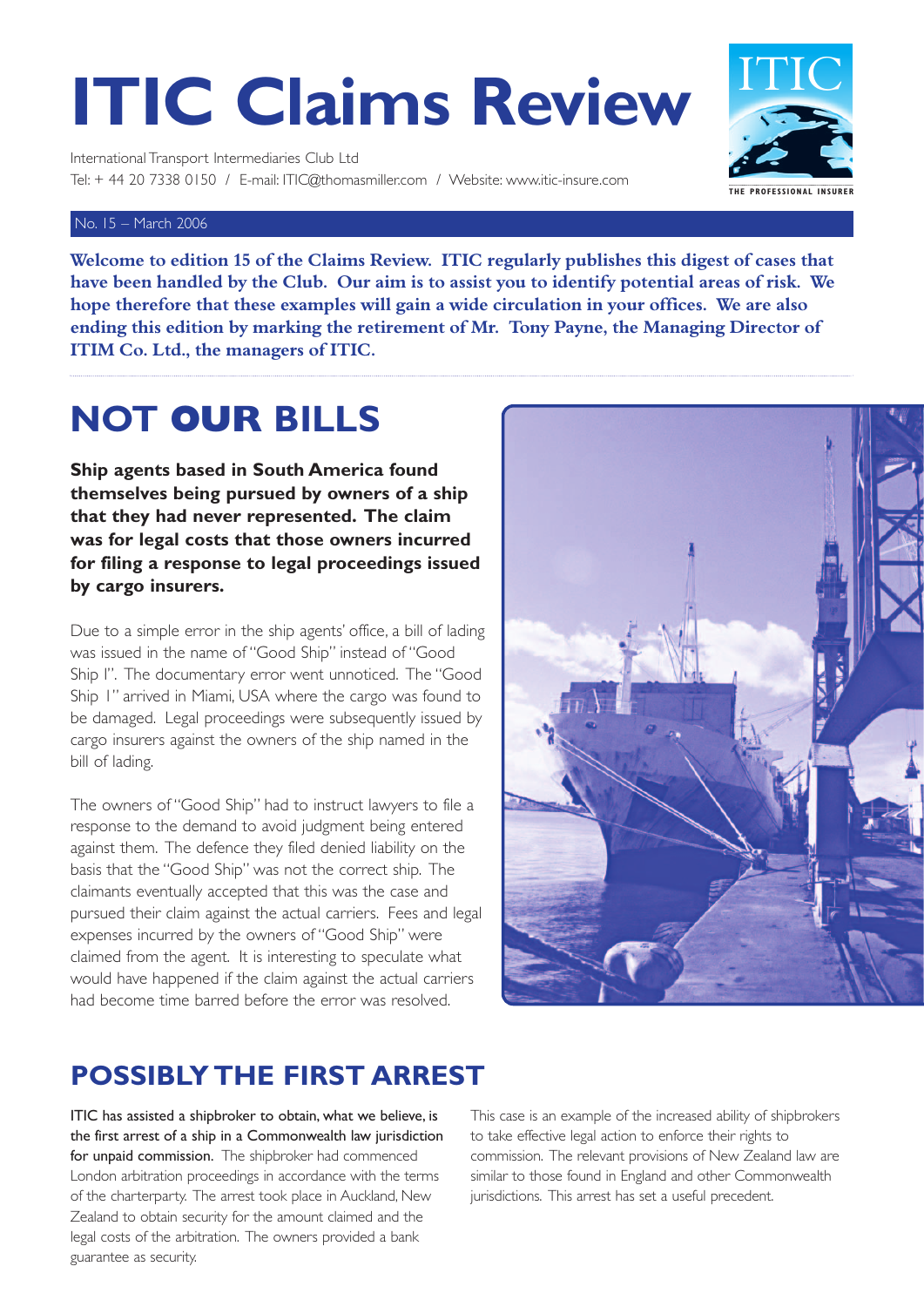#### **SHIP MANAGERS – ERRORS WHEN ARRANGING INSURANCE**



One of the duties undertaken by ship managers is to arrange insurances. Shipman 98 provides that this shall be "*on such terms and conditions as the owners shall have instructed or agreed, in particular regarding conditions, insured values, deductibles and franchises*". ITIC has dealt with a number of situations when the placement of insurances has left the manager facing a potential claim. The following are typical examples:

A ship manager failed to recall that the hull policy excluded Cuba. The cover was placed when the ship had been

trading under the terms of a charterparty that excluded Cuba from the acceptable range. The ship entered a new charterparty and was not only trading to Cuba, but sustained a fire in Cuban waters. The ship manager faced a claim for the owner's uninsured losses.

In another case, a ship manager was instructed by principals to insure a ship's hull and machinery for a value of US\$ 5,000,000. Subsequently the manager was given a copy of the bareboat charter which contained the requirement that hull insurance of US\$ 12,000,000 would be obtained and maintained in place. The manager did not notice this provision. Subsequently the ship was involved in a collision and the shortfall was discovered. The owner claimed that the manager should have pointed out the discrepancy. On this occasion the damage was not significant, but the manager could have faced a substantial claim.

Although Shipman 98 provides that the owner shall instruct or agree the terms of the cover, any shortfall in the amount insured can be a problem for the ship manager as a joint assured under the policy. In the following example, however, the manager chose an unrealistic level for his own insurance.

The ship managers provided crew to a managed ship. They employed the crew and their contracts made them responsible for, amongst other things, crew medical costs. They had also contracted with the owner to arrange crew P&I insurance. There was an accident on board the ship that resulted in two crew members being severely injured. The ship was close to the USA and the injured crew were evacuated to that country. Their medical expenses were approximately US\$ 20,000 each per day, but the insurance arranged by the managers was only for an amount of US\$ 200,000 for each crew member. This limit was to cover both the medical costs and also compensation to the injured crew. The claims rapidly exceeded the policy limits and the manager had to make up the shortfall.

#### **CHARTERPARTY TERRITORIAL EXCLUSIONS**



In the previous section, one of the claims arose because the insurance policy excluded Cuba. Territorial exclusions in charterparties regularly give rise to claims against shipbrokers and managers.

A pool manager fixed a ship to carry oil to the USA, but the bareboat charter contained a provision that no US business should be arranged. The cargo had to be transferred to another ship and the pool

manager faced a claim for the costs involved including the ship-to-ship transfer, the hire of the second ship and time lost by the owners.

A shipbroker fixed a ship for four period charters – one main and three re-lets. The negotiations were conducted within a very short period. The shipbroker omitted to include in the second re-let a provision that the ship could not trade to South Africa. This was the result of an existing legal dispute involving the head owner who faced the prospect of the ship being arrested in that jurisdiction. They had therefore excluded South Africa in the head charter. The ship was redelivered from the final sub-let in the Red Sea/Aden, where the most natural and cost effective loading area for the next cargo was South Africa. The head owner refused to go to South Africa and pointed

to the terms of their charterparty. Ultimately, a different fixture was arranged, but the end-charterers claimed substantial losses from the shipbroker.

A shipbroker was negotiating on the basis of the load port being "one safe port Russian Black Sea". The charterers asked whether this included Odessa. Unfortunately, the broker failed to appreciate that Odessa was in the Ukraine and not Russia and answered that the ship was able to load at Odessa. The owners refused to accept orders to Odessa saying it was outside the description "Russian Black Sea". They finally agreed to go, but only on the basis that the charterers would pay the other additional charges. Due to the fact that the ship flew a flag of convenience, these charges were increased by local punitive tariffs.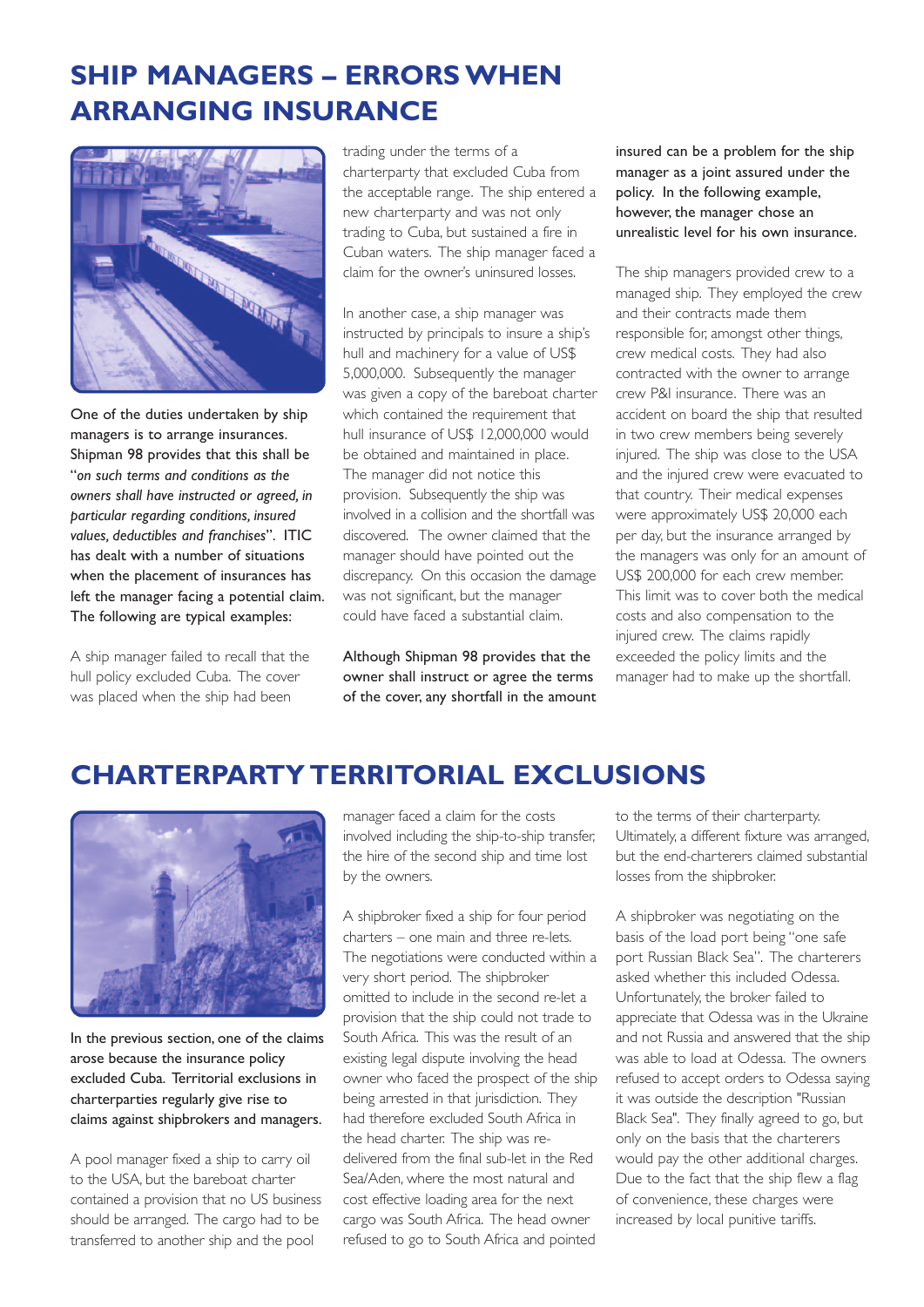#### **PHYSICAL LIMITS**

A ship agent in the Far East was approached by an owner asking for details of the maximum draft at a jetty at the port. The person in the agent's office who usually dealt with calls at the jetty had recently left the agent's employment. Another employee advised the owner that the draft was 10.5 metres. However, dredging work in the vicinity of the jetty meant that the maximum draft had been reduced by the port authorities from 10.5 metres to 9.5 metres. All port users (including the agent) had been advised of this revision. Due to the absence of the employee who was familiar with the jetty, the owner was advised of the old draft.

The ship owner calculated the rotation of the several ports at which the ship would discharge based on the incorrect information provided by the agent. The first discharge was to be at the jetty at the agent's port, but the ship could not discharge because she had a draft of 9.9 metres. As a result, the owner was forced to perform a ship-to-ship transfer of part of her cargo. The owner incurred additional expenses of US\$ 30,000 and claimed reimbursement from the agent.

This is not the only occasion on which the absence of a key member of staff has led to this type of claim. Some years ago, an agent received a request to

**DESIGN COLLAPSED**

A naval architect was appointed to oversee the design and build of a cradle to be used for the "slipping" of a floating restaurant out of the water for routine maintenance. The wheels of the cradle collapsed whilst the vessel was being removed from the water, resulting in a severe delay in the maintenance. The owners of the restaurant claimed damages from the naval architect,

including the costs of the re-design and manufacture of a second cradle and loss of earnings whilst the restaurant was closed. ITIC entered into dialogue on the assessment of the damages and the true extent to which the failure of the cradle could be attributed to an error in design. The result was a partial settlement of the claim.

confirm the ship was suitable to call at a port situated a short way down the coast from the agent's office. The employee who dealt with that port had just gone on leave. A junior member of staff checked the draft restrictions carefully and confirmed the ship's suitability to the owners. Unfortunately, the employee overlooked the need to use a lock to enter the port and the ship was too long.



#### **REGULATORY DEMANDS**

There has been a rise in the regulatory burden facing all those in the marine industry. This pattern is likely to continue. Often the practical task of ensuring compliance falls on the ship agent and regulators are increasingly imposing fines on agents as well as their principals.

Under local regulations in Peru it is necessary for a ship's master to report that the ship is entering Peruvian waters to the port captaincy office. Ship agents routinely report these regulations to the master as well as providing the contact details to which the master must report. On a number of occasions the port captaincy office's contact details have been changed and local agents subsequently failed to provide arriving ships with the correct details. In these cases both the owners and the local agent have faced fines from the port captaincy for failure to comply with the reporting regulations.

The level of fine has ranged between US\$ 900 to US\$ 14,000.

The most well publicised regulations relating to ship arrivals are the "24-hour" rules applicable to ships arriving in the USA. Liability for non-compliance is strict and punitive. In issue No. 14 of the Claims Review, ITIC looked at a claim arising from the failure of an agent to provide the US Bureau of Customs and Border Protection with details of a cargo of whisky. The application of these regulations continues to give rise to claims.

The most recent example led to a demand for US\$ 100,000 against an agent who failed to realise that the U.S. Coast Guard's policy was not to allow consecutive ports of call to be added to an already submitted Notice of Arrival. Regulators are increasingly demanding compliance with the detailed provisions of regulations.

There are however cases when regulations do not give authorities the rights they claim.

Following damage to a quayside ladder by a visiting ship, a UK ship agent received a routine letter from the port authority holding the master and owners of the ship responsible. When the owner failed to pay the invoice, the port authority wrote to the agent insisting that they, as agents, were legally liable to pay the invoice themselves. ITIC researched the relevant Statutory Instrument to which the port authority had referred, and in co-operation with the ship agent, explained to the port authority that they had misinterpreted its provisions. As a result, the port authority re-directed their attention towards the ship owner and the ship agent was left to continue with their business.